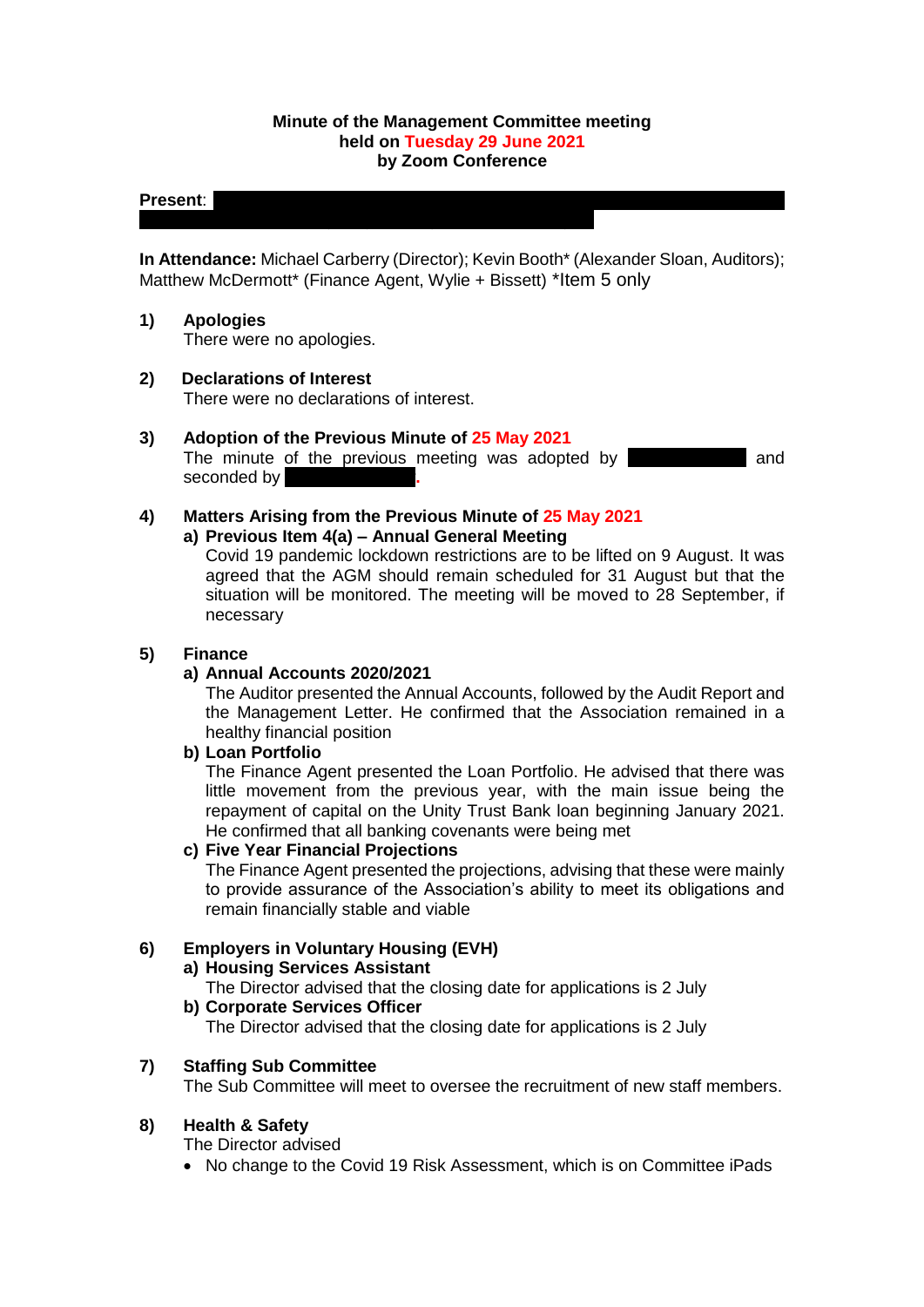- Reopening the office to the public is not likely before 1 September
- Contractors working fairly normally (with PPE, etc)
- Support staff (Maureen McGowan/Geraldine Burgess/Matthew Hornsey) are working from the office and meeting residents face to face
- Heightened anxiety and stress within the community is still reflected in aggressive and unreasonable behaviour, which continues to impact on staff. Recent weeks have been particularly difficult. As the end of lockdown draws closer there is a lack of appreciation of the stress that staff have been under for 15 months

#### **9) Scottish Government/Scottish Housing Regulator a) Annual Assurance Statement**

The Director advised that the was no change to the list of outstanding items for the AAS. The Committee noted the letter from the Regulation advising that the AAS must be submitted by 31 October

# **10) Tenant Bonus Scheme**

The Committee noted that this is on hold until the AGM.

# **11) National Accommodation Strategy for Sex Offenders (NASSO)**

- **a) NASSO Awareness Group.** There will be discussion with the NAG after lockdown has been lifted, before further consideration by Committee on the future of the group
- **b) Freedom of Information requests**:
- **Police Scotland** sex offender details by post code 2012–2020 are available
- **Glasgow Housing Association** statistics provided
- **c) Scottish Government/ Sex Offenders released from prison with no accommodation** – Director to meet Graham Robertson, Head of the Public Protection Unit
- **d) Block Profiling**. Letters to the Scottish Housing Regulator, MSP's and Councilors, asking for comment on the system that requires allocations to be approved by Police or Social Work, still to be drafted

#### **12) Royston Strategy Group**

The Director advised that the next meeting will be on 23 July. The Committee noted the continuing community consultation and discussion on the future of Royston Road.

#### **13) Internal Audit**

Internal Audits will be carried out between January and March 2022: 'Corporate Governance & Risk Management' and 'Long-Term Maintenance Planning'

# **14) Policy**

The Committee noted and approved the addition to the Finance Policy:

'*While many eco-investments may be considered socially responsible investments, and vice versa, the two are not mutually inclusive. Socially responsible investing is the practice of investing only in those companies which satisfy certain moral or ethical criteria. This may include companies with an interest in the environment, but also support various other social and religious issues.* 

*Eco-investing narrows in on the interests of sustainable environmental issues. Specifically, eco-investments focus on companies who work on renewable energy and clean technologies.*